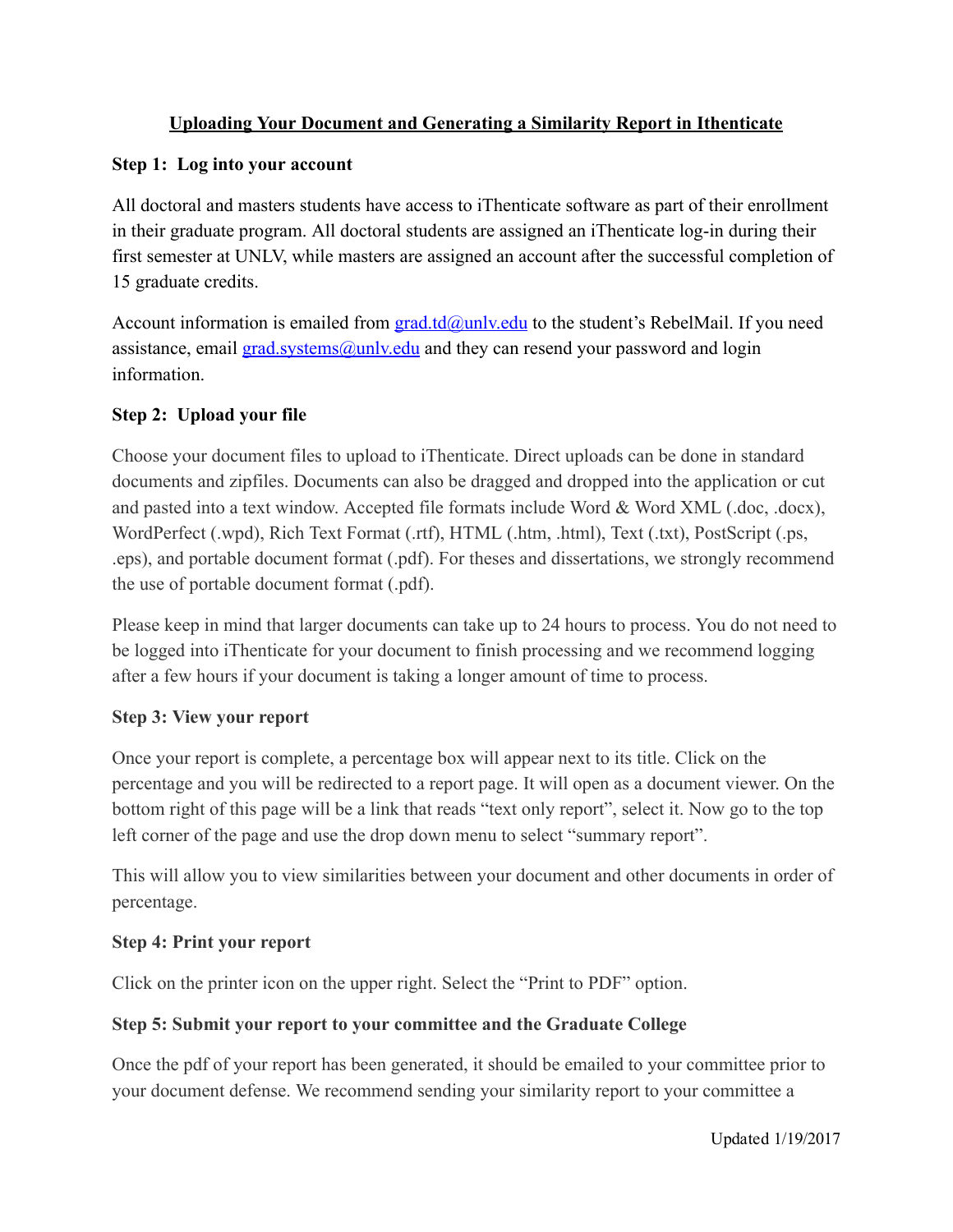minimum of 5-7 days before your defense.

 The Graduate College only requires the first page of your report be printed and attached to your culminating experience form, please see the sample below.